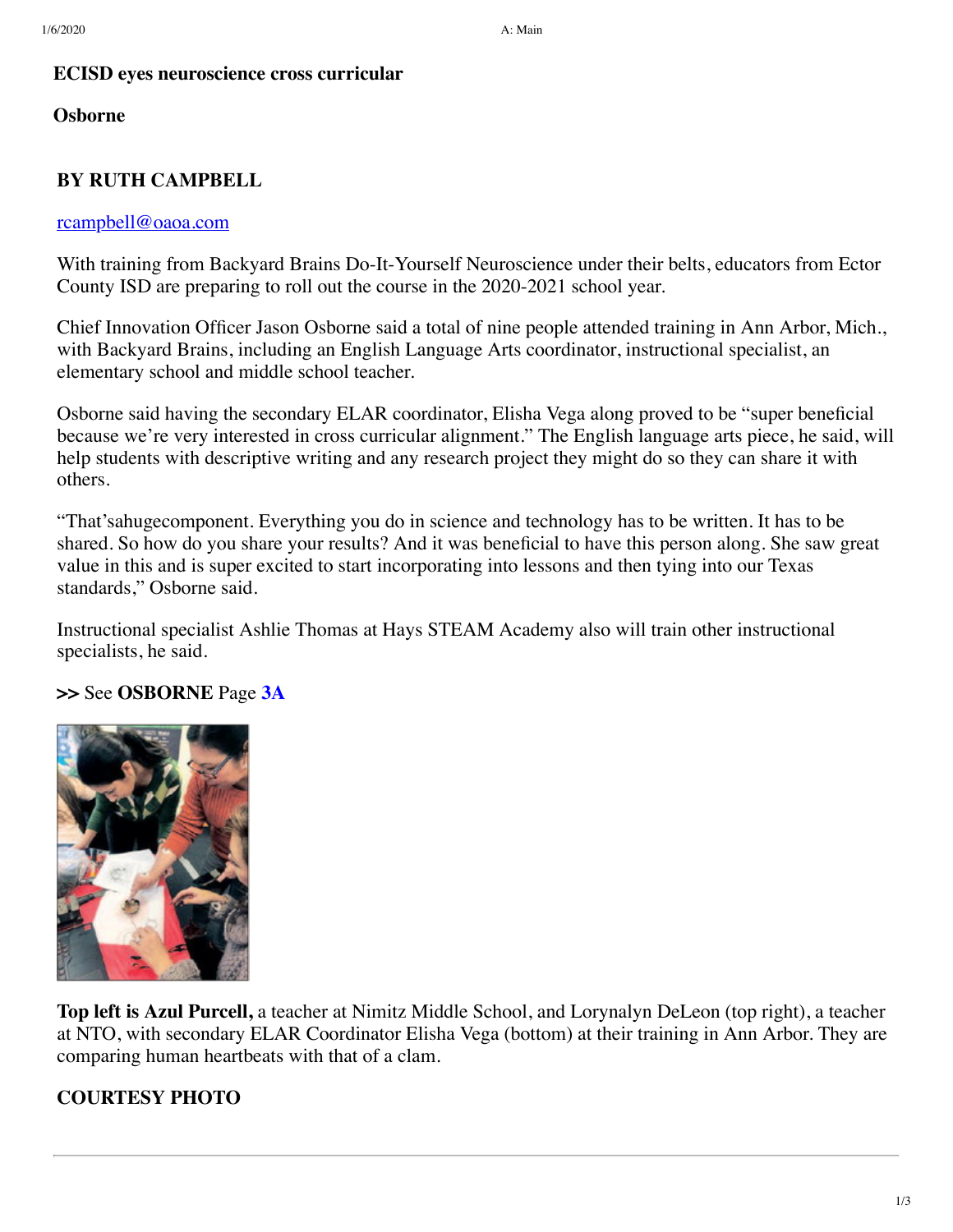## **ECISD eyes neuroscience cross curricular**

# **Osborne**

**>>** From Page 1A

George H.W. Bush New Tech Odessa will be rolling out neuroscience in three sections next school year. Osborne said neuroscience research and design will be the course description and it will include a lot of hands-on and Backyard Brains materials, as well as university partnerships where students will work with real data and do real analysis. Teachers will be able to tie this into the standards that students need to learn and students can create their own research projects.

"… We plan to create a journal club in this course where kids look at scientifi c texts and try to direct that text and then have debates in the classroom around the text that they are presenting with the anticipation of them eventually writing their own descriptive texts, whether in a journal format or scientific poster," Osborne said. He added that bioengineering is offered in the career and technology education health sciences practicum. NTO Principal Gerardo Ramirez said in January and February the high school counselor Clelia Carrillo, will talk to sophomores and juniors on educational planning.

"We are ecstatic to offer neuroscience as a science and elective course to our learners," Ramirez said in a text message. "We felt it was an innovative course that aligned with our project- based learning design on teaching and learning. It would also assist in preparing learners for college and career fields in medicine and STEM," Ramirez said.

STEM stands for science, technology, engineering and math.

Bernadette Barragan, an anatomy and physiology teacher at NTO, was one of the teachers that went to Ann Arbor.

"This past fall semester, we surveyed learners on offering the course and received positive responses and high interest. The collaboration and support with ECISD's PICK Education was essential. It will assist Mrs. Barragan in professional learning and also linking her to collaborative groups at the higher education and medical field levels," he added.

Osborne said he hopes other campuses will offer neuroscience, too.

"Through Backyard Brains, we will have ties with University of Michigan and their partnerships; also the University of Minnesota. As a district, we'll have the opportunity to do behavioral neuroscience working with organisms such as the cuttlefish. This is super exciting because the students and teachers learn cuttlefish behavior, they will also learn the applications of machine learning, machine vision and ultimately artificial intelligence while doing neuroscience," Osborne said.

Other programs are in the works as well.

Osborne said his department is in the process of getting Manu Prakish, a Stanford University researcher who was part of the team that developed the Foldscope, an inexpensive microscope, to present to students.

"What we would like to do with Foldscope is tie it in with all our current PICK Education initiatives, so if you want to look at micro samples and paleontological studies, or geological studies you can. If we're going to look at brain tissue, we can get some of that from Backyard Brains and other partners so kids can set up their own microscope, their own slides so they do their own sampling. They can look at the images, then they care share these images through a global blog platform which is really fascinating; here's the ELAR piece coming back in," Osborne said.